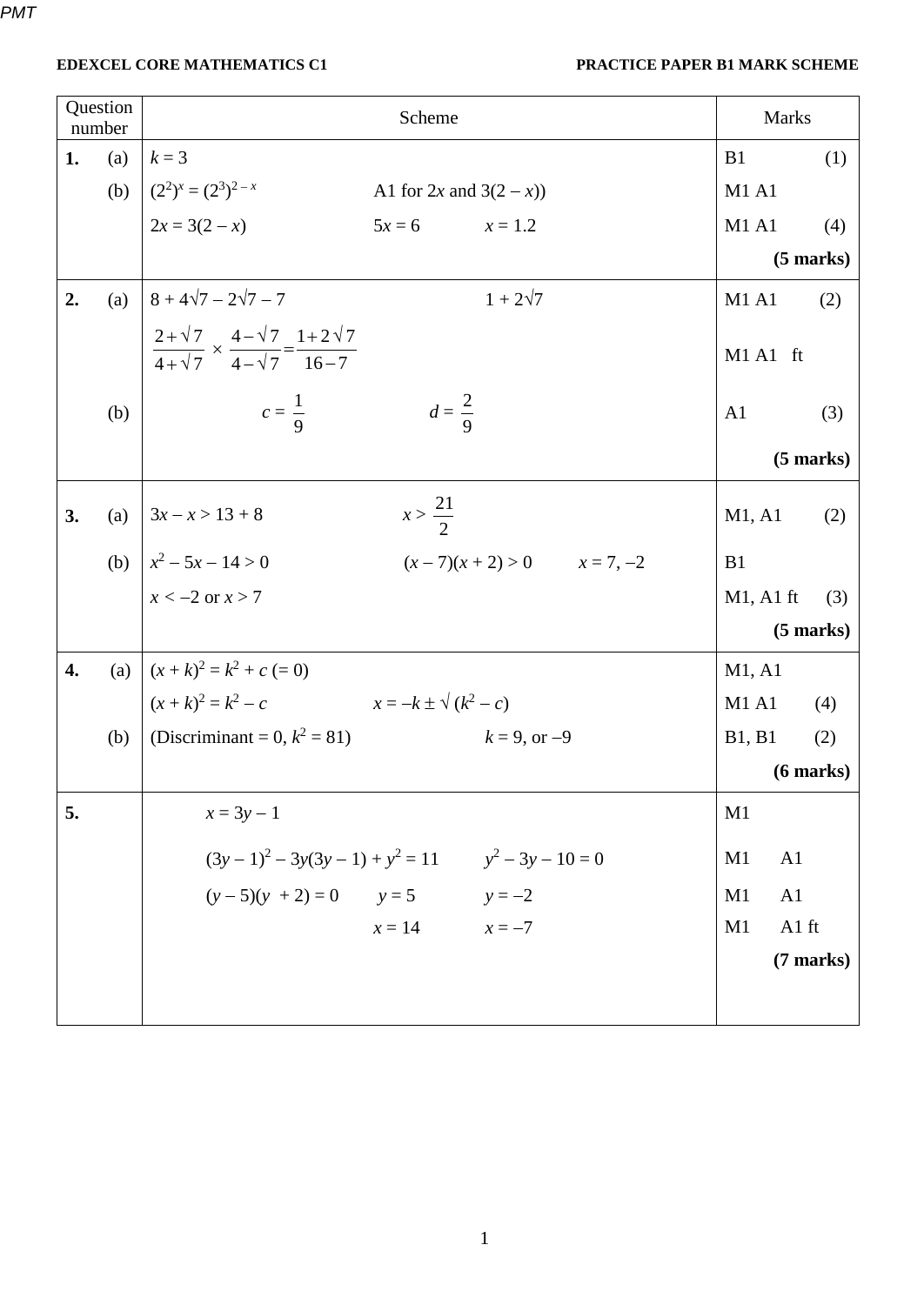| Question<br>number |     | Scheme                                                                                                                                                             | <b>Marks</b>         |  |
|--------------------|-----|--------------------------------------------------------------------------------------------------------------------------------------------------------------------|----------------------|--|
| 6.                 | (a) | $y = 5x - x^{-1} + C$                                                                                                                                              | $M1$ A2 $(1,0)$      |  |
|                    | (b) | $7 = 5 - 1 + C$ , $C = 3$                                                                                                                                          | M1 A1 ft             |  |
|                    |     | x = 2: $y = 10 - \frac{1}{2} + 3 = 12\frac{1}{2}$                                                                                                                  | M1A1                 |  |
|                    |     |                                                                                                                                                                    | $(7$ marks)          |  |
| 7.                 | (a) | $A + (n-1)d = 500 + 39 \times 50 = \text{\textsterling}2450$                                                                                                       | M1 A1<br>(2)         |  |
|                    | (b) | $\frac{1}{2}n(a+1) = 20(500 + 2450) = \text{\textsterling}59000$                                                                                                   | $M1 A1$ ft (2)       |  |
|                    | (c) | Brian: $20(1780 + 39d) = (b)$                                                                                                                                      | M1 A1 ft             |  |
|                    |     | Solve:<br>$d = 30$                                                                                                                                                 | <b>M1 A1</b><br>(4)  |  |
|                    |     |                                                                                                                                                                    | $(8 \text{ marks})$  |  |
| 8.                 | (a) | $m = \frac{2-6}{12-4} \left( = -\frac{1}{2} \right)$                                                                                                               | <b>M1 A1</b>         |  |
|                    |     | $y-6 = (their m)(x-4)$<br>$x + 2y = 16$                                                                                                                            | M1 A1<br>(4)         |  |
|                    | (b) | $y = -4x$                                                                                                                                                          | B1<br>(1)            |  |
|                    | (c) | $x + 2(-4x) = 16$ $-7x = 16$ $x = -\frac{16}{7}$                                                                                                                   | M1A1                 |  |
|                    |     | $y = \frac{64}{7}$                                                                                                                                                 | A1 ft                |  |
|                    |     | A (4, 6), $C\left(-\frac{16}{7}, \frac{64}{7}\right)$ : $\left(\frac{x_1 + x_2}{2}, \frac{y_1 + y_2}{2}\right) \rightarrow \left(\frac{6}{7}, \frac{53}{7}\right)$ | M1 A1 ft<br>(5)      |  |
|                    |     |                                                                                                                                                                    | $(10 \text{ marks})$ |  |